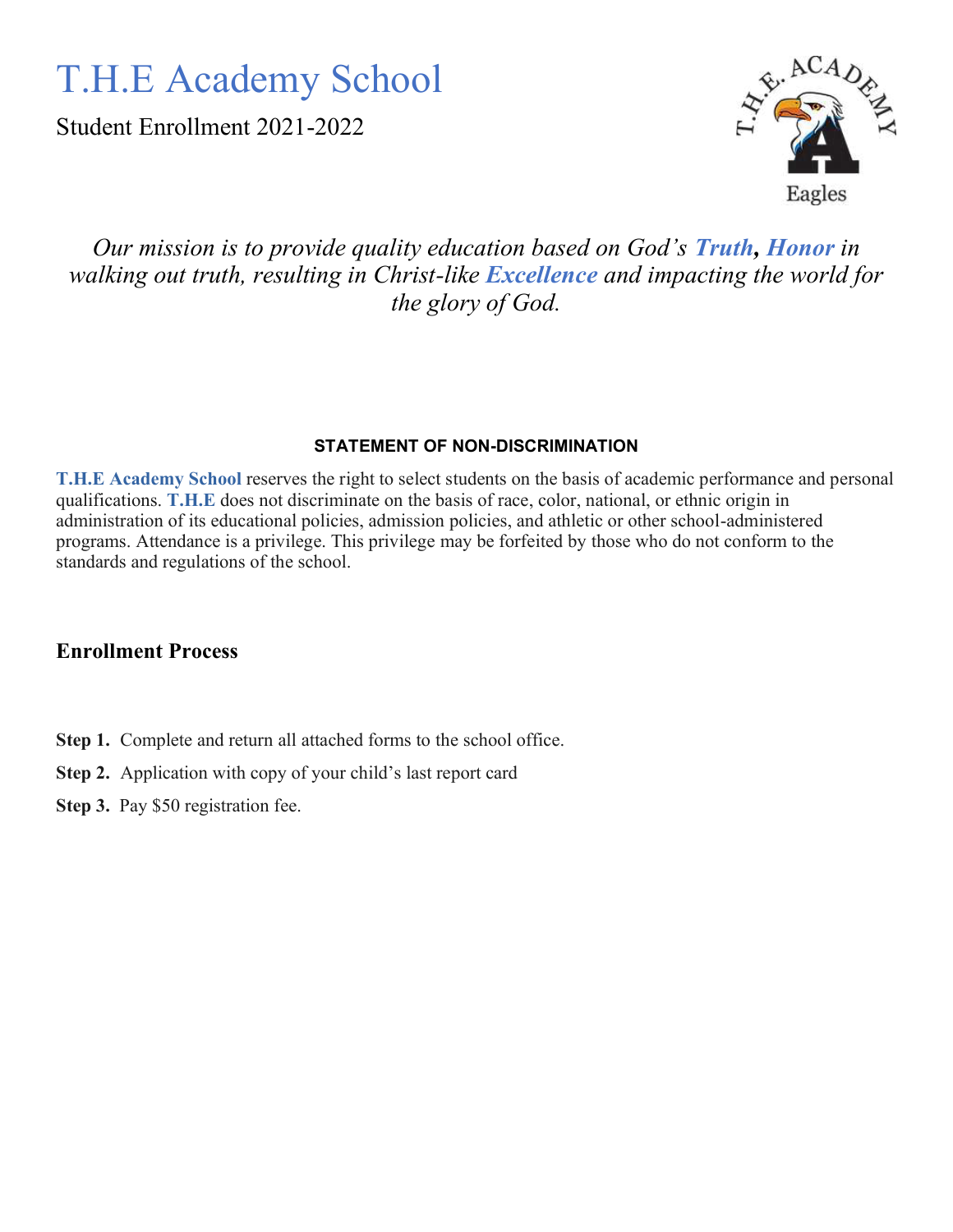**Instructions:** Please print using **a black ballpoint pen**, **complete all pages** and **sign and date** the last page. **Notify school staff immediately** if any of your information changes.

#### **STUDENT INFORMATION**

| What language(s) does your child hear or use regularly in your household (i.e., spoken, media, music, literature, etc.)?<br>Hear:<br><u> 1990 - Jan James James Barnett, amerikan bahasa ing kabupatèn Barnett Barnett di Barnett Barnett di Barnett B</u> |  |  |
|------------------------------------------------------------------------------------------------------------------------------------------------------------------------------------------------------------------------------------------------------------|--|--|
|                                                                                                                                                                                                                                                            |  |  |
|                                                                                                                                                                                                                                                            |  |  |
|                                                                                                                                                                                                                                                            |  |  |
|                                                                                                                                                                                                                                                            |  |  |
|                                                                                                                                                                                                                                                            |  |  |
|                                                                                                                                                                                                                                                            |  |  |
|                                                                                                                                                                                                                                                            |  |  |
| What races/ ethnicities do you consider your child? Please mark all that apply.                                                                                                                                                                            |  |  |
| □ African American                                                                                                                                                                                                                                         |  |  |
| $\Box$ Asian                                                                                                                                                                                                                                               |  |  |
| □ Hispanic/Latino                                                                                                                                                                                                                                          |  |  |
| □ White                                                                                                                                                                                                                                                    |  |  |
| Your family has the right to receive information in your home language.                                                                                                                                                                                    |  |  |
| Would your family like to have an interpreter for school meetings? Yes $\Box$ No $\Box$<br>Which language? Which language?                                                                                                                                 |  |  |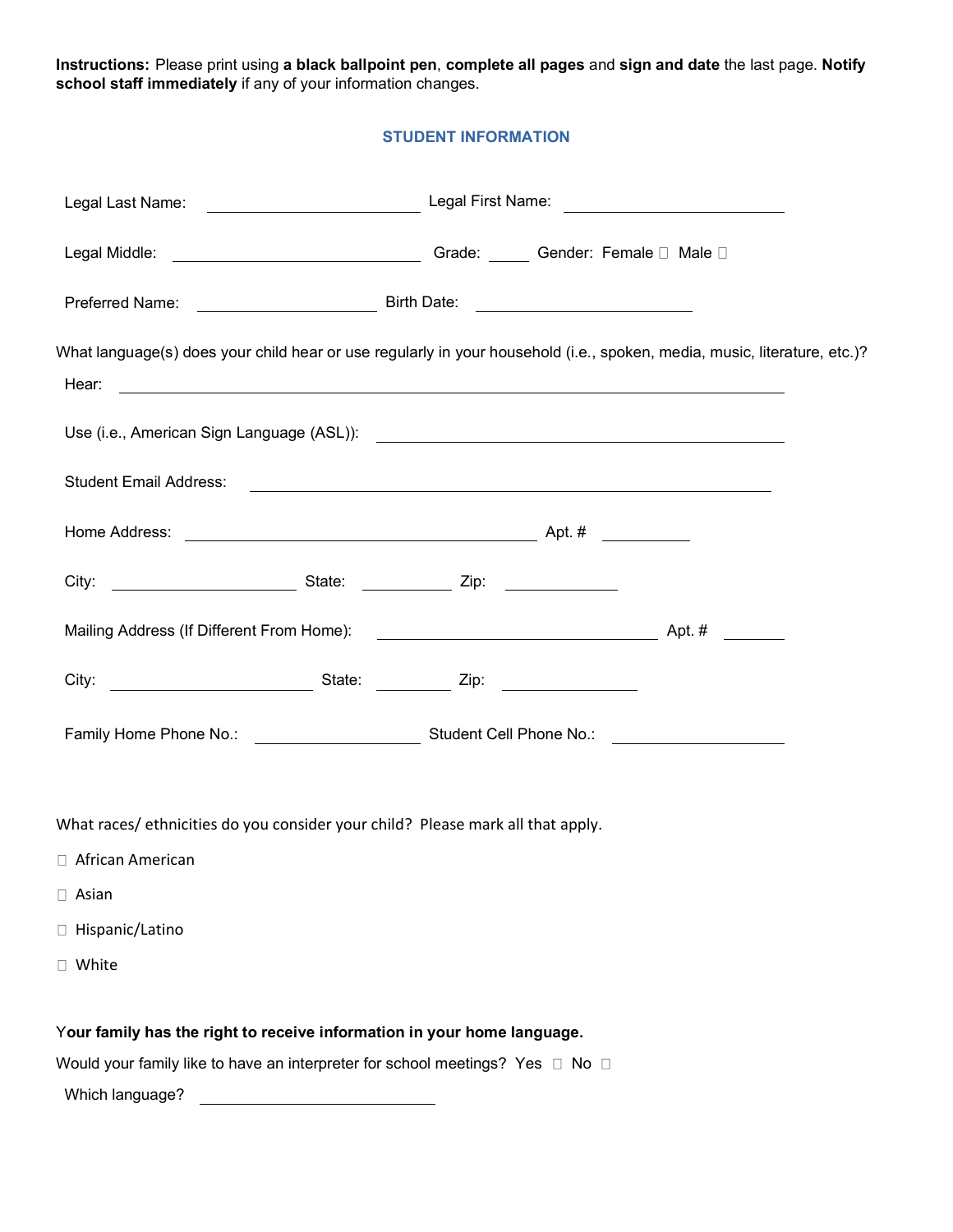#### **PREVIOUS SCHOOL INFORMATION**

|    | School (most recent first) | City and State | Years Attended (ex.: 2014-15) |
|----|----------------------------|----------------|-------------------------------|
| 1. |                            |                |                               |
| 2. |                            |                |                               |
| 3. |                            |                |                               |
| 4. |                            |                |                               |

#### **KINDERGARTEN STUDENTS ONLY**

In the year before Kindergarten, did your child usually spend 5 hours or more per week in a preschool or preschool classroom (such as in a school, Head Start, or childcare center)? Yes  $\Box$  No  $\Box$ 

Name of preschool:

#### **PROGRAM INFORMATION**

Does your student have a current Individualized Education Plan (IEP)? Yes  $\Box$  No  $\Box$ 

Is your student in a Talented and Gifted (TAG) program? Yes  $\Box$  No  $\Box$ 

Is your student in or has your student been in an English as a Second Language program? Yes  $\Box$  No  $\Box$ 

Is your student in or has your student been in a Dual Language Immersion program? Yes  $\Box$  No  $\Box$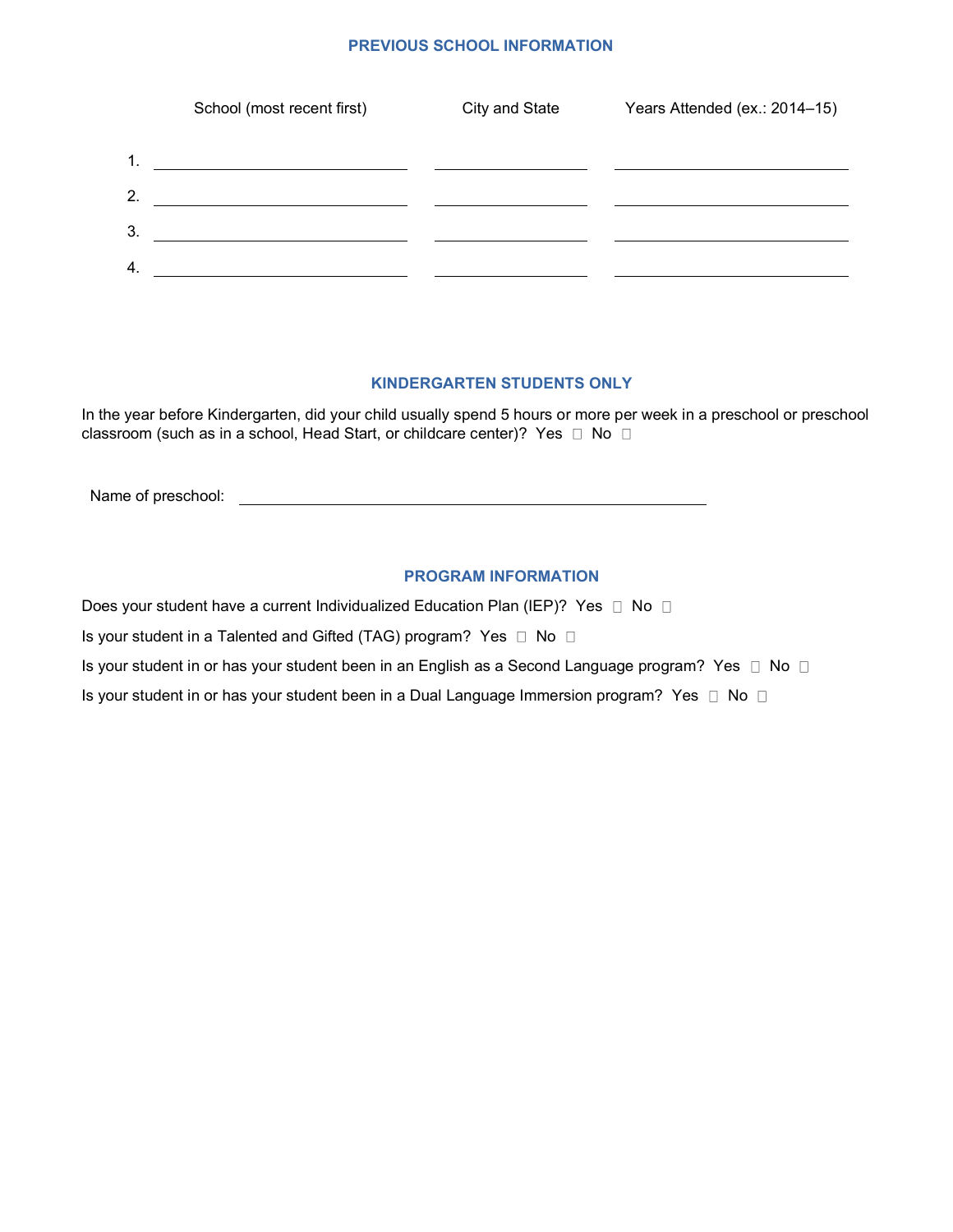#### **FAMILY INFORMATION**

Contact phone numbers, address and email addresses will be used to distribute important school information. Online access to student records will be provided to each parent/responsible adult listed below.

| <b>PARENT/RESPONSIBLE ADULT #1:</b>                                               |                                                                                                                       |  |
|-----------------------------------------------------------------------------------|-----------------------------------------------------------------------------------------------------------------------|--|
| Lives with student Yes $\Box$ No $\Box$                                           |                                                                                                                       |  |
|                                                                                   |                                                                                                                       |  |
|                                                                                   |                                                                                                                       |  |
| Email Address:                                                                    | <u> 1989 - Johann Harry Harry Harry Harry Harry Harry Harry Harry Harry Harry Harry Harry Harry Harry Harry Harry</u> |  |
|                                                                                   |                                                                                                                       |  |
|                                                                                   |                                                                                                                       |  |
|                                                                                   |                                                                                                                       |  |
|                                                                                   |                                                                                                                       |  |
|                                                                                   |                                                                                                                       |  |
| The primary phone number will be used for attendance and emergency notifications. |                                                                                                                       |  |
|                                                                                   |                                                                                                                       |  |
| Permission to pick up? Yes □ No □                                                 |                                                                                                                       |  |
| Interested in volunteering? Yes □ No □                                            |                                                                                                                       |  |
| Live/work on federal property? Yes □ No □                                         |                                                                                                                       |  |
| Member of the Armed Forces on active duty or full-time National Guard? Yes □ No □ |                                                                                                                       |  |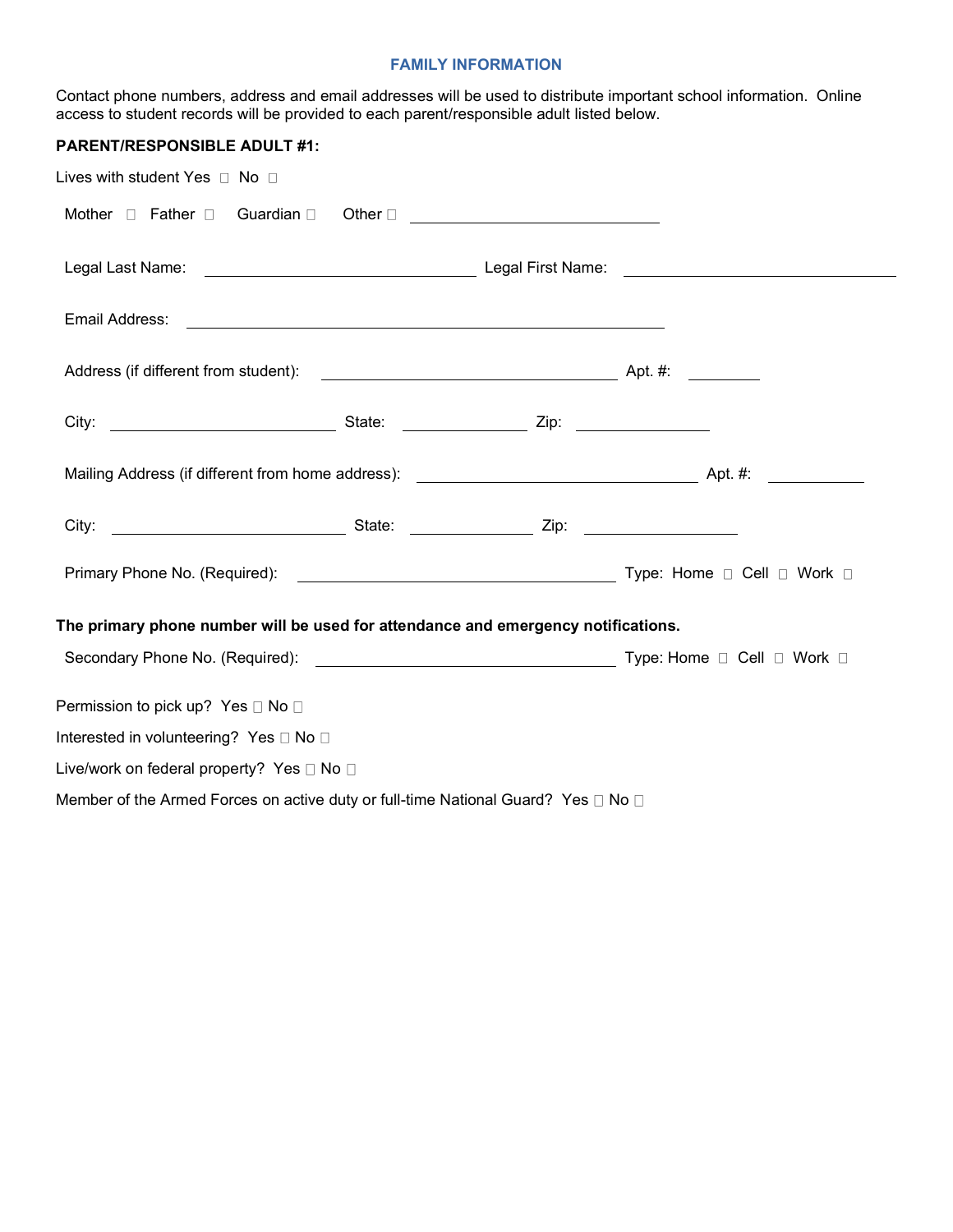## **FAMILY INFORMATION (CONTINUED)**

| <b>PARENT/RESPONSIBLE ADULT #2:</b>                                                         |                                                                                                                       |  |
|---------------------------------------------------------------------------------------------|-----------------------------------------------------------------------------------------------------------------------|--|
| Lives with student Yes $\Box$ No $\Box$                                                     |                                                                                                                       |  |
|                                                                                             |                                                                                                                       |  |
|                                                                                             |                                                                                                                       |  |
| Email Address:                                                                              | <u> 1989 - Johann Harry Harry Harry Harry Harry Harry Harry Harry Harry Harry Harry Harry Harry Harry Harry Harry</u> |  |
|                                                                                             |                                                                                                                       |  |
|                                                                                             |                                                                                                                       |  |
|                                                                                             |                                                                                                                       |  |
|                                                                                             |                                                                                                                       |  |
|                                                                                             |                                                                                                                       |  |
| The primary phone number will be used for attendance and emergency notifications.           |                                                                                                                       |  |
|                                                                                             |                                                                                                                       |  |
| Permission to pick up? Yes □ No □                                                           |                                                                                                                       |  |
| Interested in volunteering? Yes □ No □                                                      |                                                                                                                       |  |
| Live/work on federal property? Yes □ No □                                                   |                                                                                                                       |  |
| Member of the Armed Forces on active duty or full-time National Guard? Yes $\Box$ No $\Box$ |                                                                                                                       |  |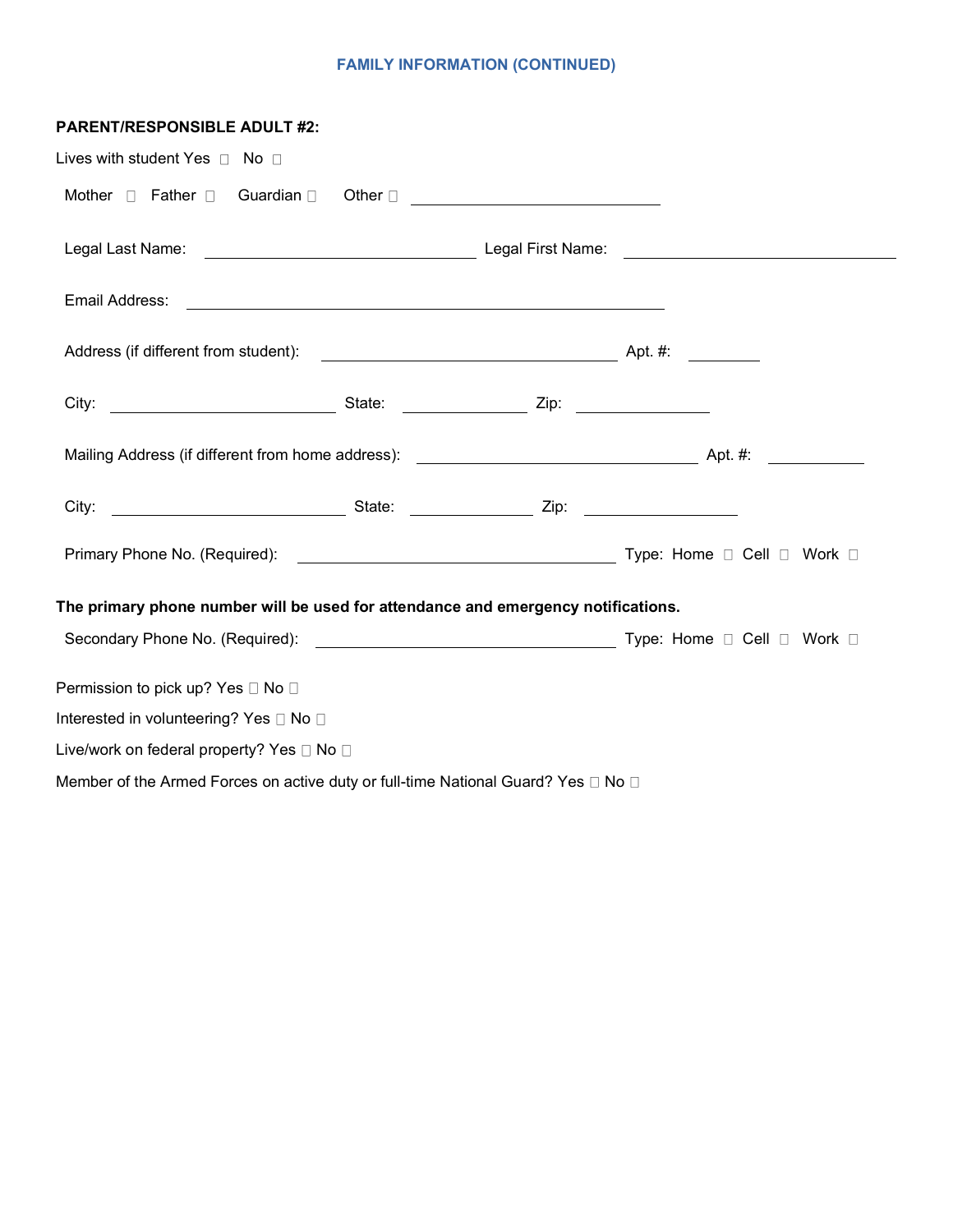#### **RELIGIOUS INFORMATION**

| Church Attending:                                                          | Pastor:                                      |  |
|----------------------------------------------------------------------------|----------------------------------------------|--|
| <u> 1986 - Johann Barnett, fransk politik (d. 1986)</u>                    |                                              |  |
| Address:                                                                   | Phone No.                                    |  |
|                                                                            | <u> 1980 - Jan Samuel Barbara, politik e</u> |  |
| How do you provide spiritual training for your child at home?              |                                              |  |
| What are your reasons for wanting your child to attend a Christian school? |                                              |  |

**T.H.E Academy School** is looking to partner with families who are committed to the Truth of who we are in God, walking in Honor and living in Excellence. We want to come alongside parents to educate and disciple the hearts and minds of our students. **T.H.E Academy School** equips students with a challenging curriculum from a Biblical worldview, with foundation of prayer, in an environment conducive for the love of lifelong learning.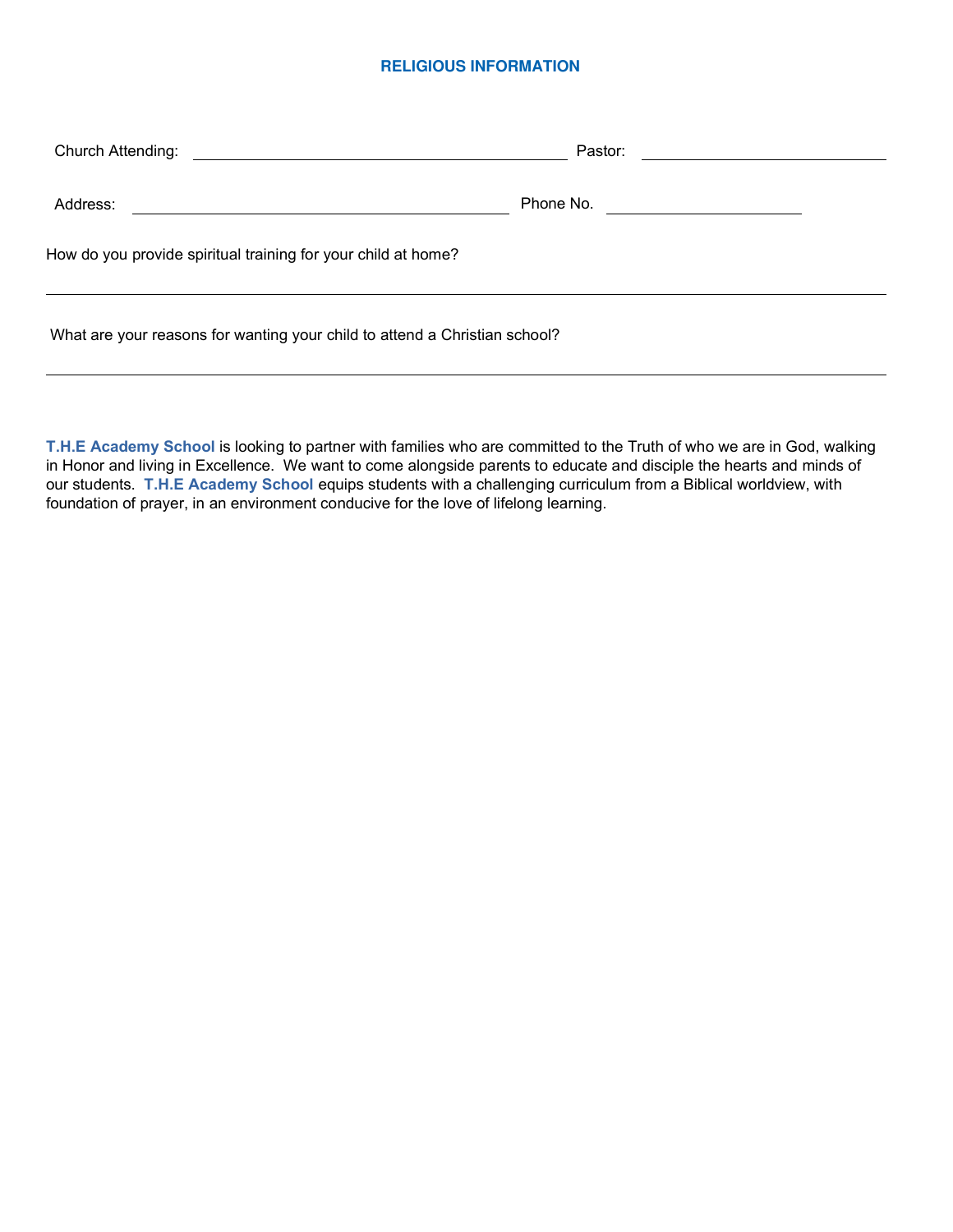#### **EMERGENCY CONTACTS**

In an emergency, the parent/guardian listed as #1 will be called first, the parent/guardian listed as #2 will be called second. By listing a name or names in this section as an emergency contact, you are authorizing another person or people to pick up your student at school if you cannot be reached.

| <b>Relationship To Student</b> | First & Last Name<br><u> 1989 - Johann Barn, mars ann an t-Amhain an t-Amhain an t-Amhain an t-Amhain an t-Amhain an t-Amhain an t-Amh</u> |  |
|--------------------------------|--------------------------------------------------------------------------------------------------------------------------------------------|--|
| Primary Phone No.              | Other Phone No.<br><u> 1989 - Johann Barn, mars eta bainar eta idazlea (</u>                                                               |  |
| <b>Relationship To Student</b> | First & Last Name<br><u> The Communication of the Communication of the Communication of the Communication of the Communication of</u>      |  |
| Primary Phone No.              | Other Phone No.<br><u> 1989 - Johann Stoff, deutscher Stoffen und der Stoffen und der Stoffen und der Stoffen und der Stoffen und der</u>  |  |
| <b>Relationship To Student</b> | First & Last Name<br><u> 1989 - Andrea Barbara, poeta espainiar político e a contrar a contrar a contrar a contrar a contrar a con</u>     |  |
| Primary Phone No.              | Other Phone No.                                                                                                                            |  |
| <b>Relationship To Student</b> | First & Last Name                                                                                                                          |  |
| Primary Phone No.              | Other Phone No.                                                                                                                            |  |

#### **STUDENT MEDICAL INFORMATION**

School staff need to know if your student has a medical condition for which they may require assistance during the school day. Remember to advise the school of any changes in information.

|                                                                                                                | Phone No. (optional) <b>Example 2</b> and 2 and 2 and 2 and 2 and 2 and 2 and 2 and 2 and 2 and 2 and 2 and 2 and 2 and 2 and 2 and 2 and 2 and 2 and 2 and 2 and 2 and 2 and 2 and 2 and 2 and 2 and 2 and 2 and 2 and 2 and 2 and                   |
|----------------------------------------------------------------------------------------------------------------|-------------------------------------------------------------------------------------------------------------------------------------------------------------------------------------------------------------------------------------------------------|
| Preferred Hospital and The Communication of the Communication of the Communication of the Communication of the |                                                                                                                                                                                                                                                       |
| EMS of your hospital preference.                                                                               | County-operated Emergency Medical Services (EMS) makes the final decision for site of best available care when serious<br>illness, accident or other emergency event directs need for transporting to a hospital. If possible, the school will advise |
|                                                                                                                |                                                                                                                                                                                                                                                       |
|                                                                                                                | □ Health Care Reform creates access to medical insurance for everyone at no cost or tax credits to help pay for<br>health care coverage. If you would like help accessing health coverage, please check the box so we can contact you.                |
| Dentist's Name (optional) Dentist's Name (optional)                                                            | Phone No. (optional) example the state of the state of the state of the state of the state of the state of the state of the state of the state of the state of the state of the state of the state of the state of the state o                        |
| Please check any current medical conditions:                                                                   |                                                                                                                                                                                                                                                       |
|                                                                                                                |                                                                                                                                                                                                                                                       |
| Life Threatening? Yes $\Box$ No $\Box$                                                                         |                                                                                                                                                                                                                                                       |
| Asthma $\square$<br>Heart Disease D                                                                            | Seizure Disorder □<br>Diabetes: Type $I \square$ Type $II \square$                                                                                                                                                                                    |
|                                                                                                                |                                                                                                                                                                                                                                                       |

Other special health needs at school

Medications to be taken at school (please list and also complete the Authorization for Medication form)